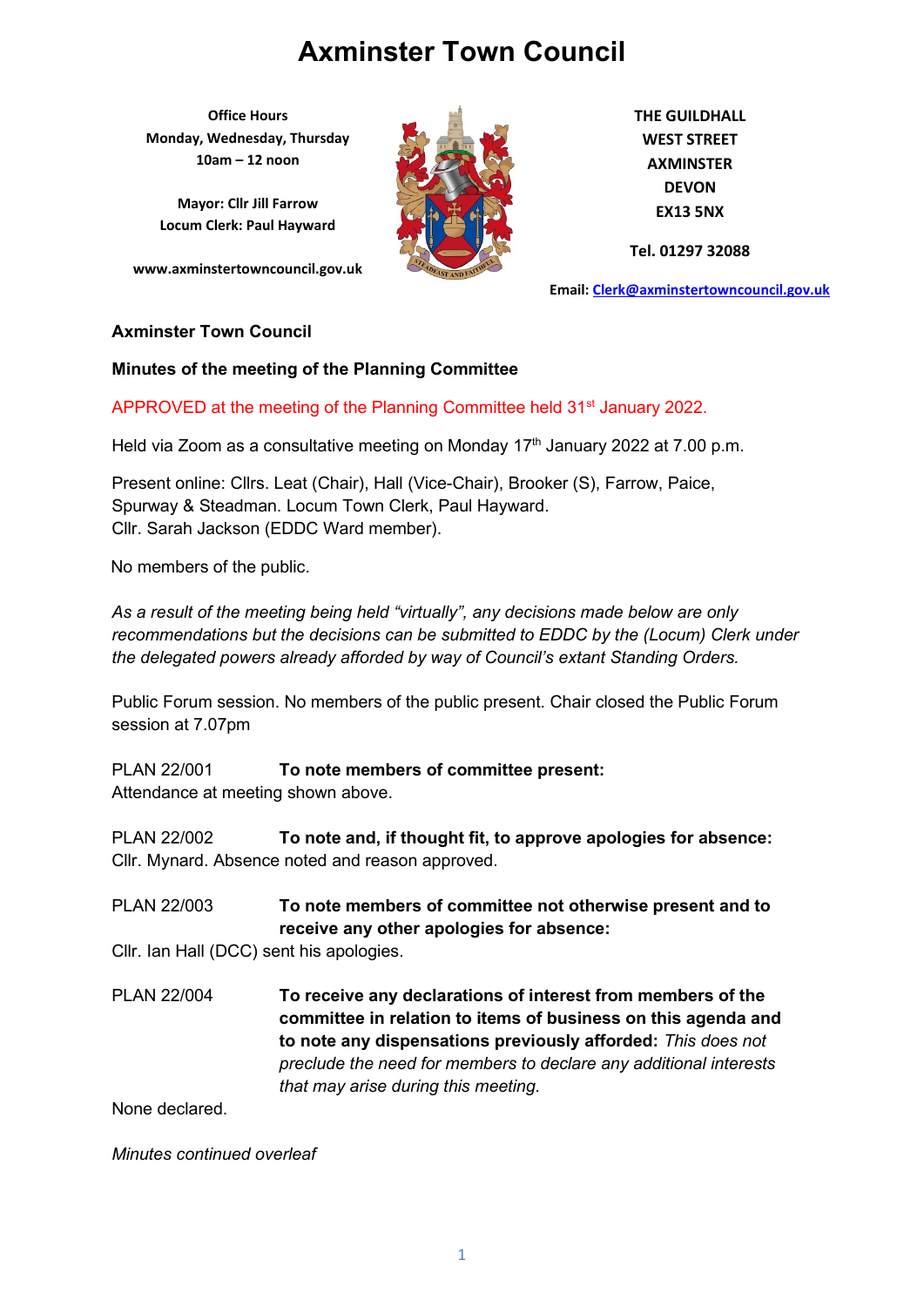**Office Hours Monday, Wednesday, Thursday 10am – 12 noon**

**Mayor: Cllr Jill Farrow Locum Clerk: Paul Hayward**

**www.axminstertowncouncil.gov.uk**



**THE GUILDHALL WEST STREET AXMINSTER DEVON EX13 5NX**

**Tel. 01297 32088**

**Email: [Clerk@axminstertowncouncil.gov.uk](file://///axm-svr-1/company/Templates/Clerk@axminstertowncouncil.gov.uk)**

## PLAN 22/005 **To consider and, if thought fit, to approve the minutes of the Planning Committee meeting held in consultative session on 20th December 2021 and to consider any matters arising from those minutes:**

**TEL: 01297 32088** Approval of the minutes proposed by Chair, seconded by Cllr. Hall. Resolved unanimously. No matters arising.

PLAN 22/006 **To consider any matters listed on this agenda that Councillors consider should be dealt with as confidential business as per the provisions of The Public Bodies (Admission to meetings) Act 1960:**

None raised by committee members.

- PLAN 22/007 **To consider planning applications received and to decide upon Council's consultee comment response to the local planning authority, EDDC – see statement above.**
- i) 21/2891/VAR Unit 9-9A Weycroft Avenue, Axminster, EX13 5PH Removal of condition 5 of planning approval 7/75/03/P1080/00527 to allow proposed retail use of building within Class E use.

Chair proposed that application be supported. Seconded by Cllr. Hall. Resolved unanimously.

PLAN 22/008 **To consider planning applications advised by the Local Planning Authority (East Devon District Council) after the agenda publication and as shown on the supplementary agenda published (if applicable):**

None submitted/advised to the Planning Committee at the time of the meeting.

PLAN 22/009 **To note determinations/decisions on planning applications previously considered:**

None advised.

PLAN 22/010 **To note any planning matters pertaining to trees:** None advised.

*Minutes continued overleaf*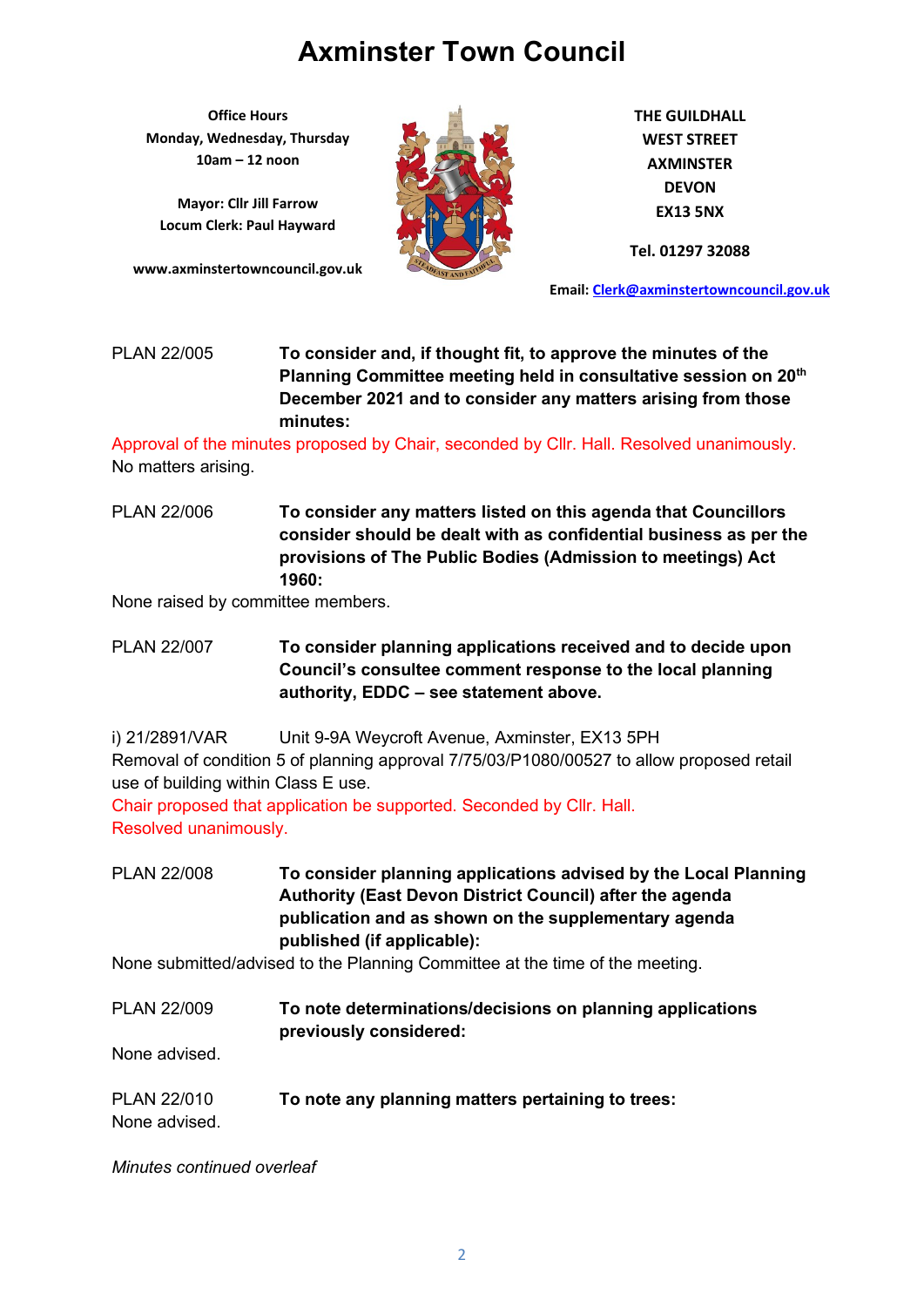**Office Hours Monday, Wednesday, Thursday 10am – 12 noon**

**Mayor: Cllr Jill Farrow Locum Clerk: Paul Hayward**

**www.axminstertowncouncil.gov.uk**



**THE GUILDHALL WEST STREET AXMINSTER DEVON EX13 5NX**

**Tel. 01297 32088**

**Email: [Clerk@axminstertowncouncil.gov.uk](file://///axm-svr-1/company/Templates/Clerk@axminstertowncouncil.gov.uk)**

| PLAN 22/011 | To note any planning appeals as notified to the Town |
|-------------|------------------------------------------------------|
|             | Council:                                             |

None advised.

| <b>PLAN 22/012</b> | To note any enforcement matters as notified to the Town |
|--------------------|---------------------------------------------------------|
|                    | Council:                                                |

None advised.

### PLAN 22/013 **To consider any planning correspondence:**

Correspondence had been received from a parishioner prior to the meeting but too late to circulate to all members for their proper and timely consideration. Chair suggested that this matter be deferred to the next scheduled planning committee meeting. Agreed.

### PLAN 22/014 **To consider any planning applications which are scheduled to be discussed at a forthcoming EDDC Planning Committee meeting and to consider whether the Town Council wishes to make further representation at that meeting:**

There was one application scheduled to be considered at the forthcoming EDDC Planning Committee meeting to be held on  $19<sup>th</sup>$  January 2022 but members did not wish to make any further representations. No further action therefore required.

### PLAN 22/015 **To consider matters pertaining to the ongoing EDDC Local Plan review:**

Locum Town Clerk gave a brief update on the progress of the EDDC Local Plan Review and its potential impact on development in the Axminster parish and elsewhere in the district. It was noted that the review was currently in the draft review stage and that the Town Council would be consulted further once the next draft version was published for consultation. Chair asked that this matter remain as a standing item on the agenda for this committee given the significance and importance of the review to Axminster's planning and infrastructure.

### PLAN22/016 **To consider any matters considered as urgent by the presiding Chair:**

Chair proposed that the committee consider an urgent matter on which the Town Council had recently been made aware ie. the proposed sale of the land at Axminster Hospital (currently occupied by the Scott Rowe building) for alternate uses.

*Minutes continued overleaf*